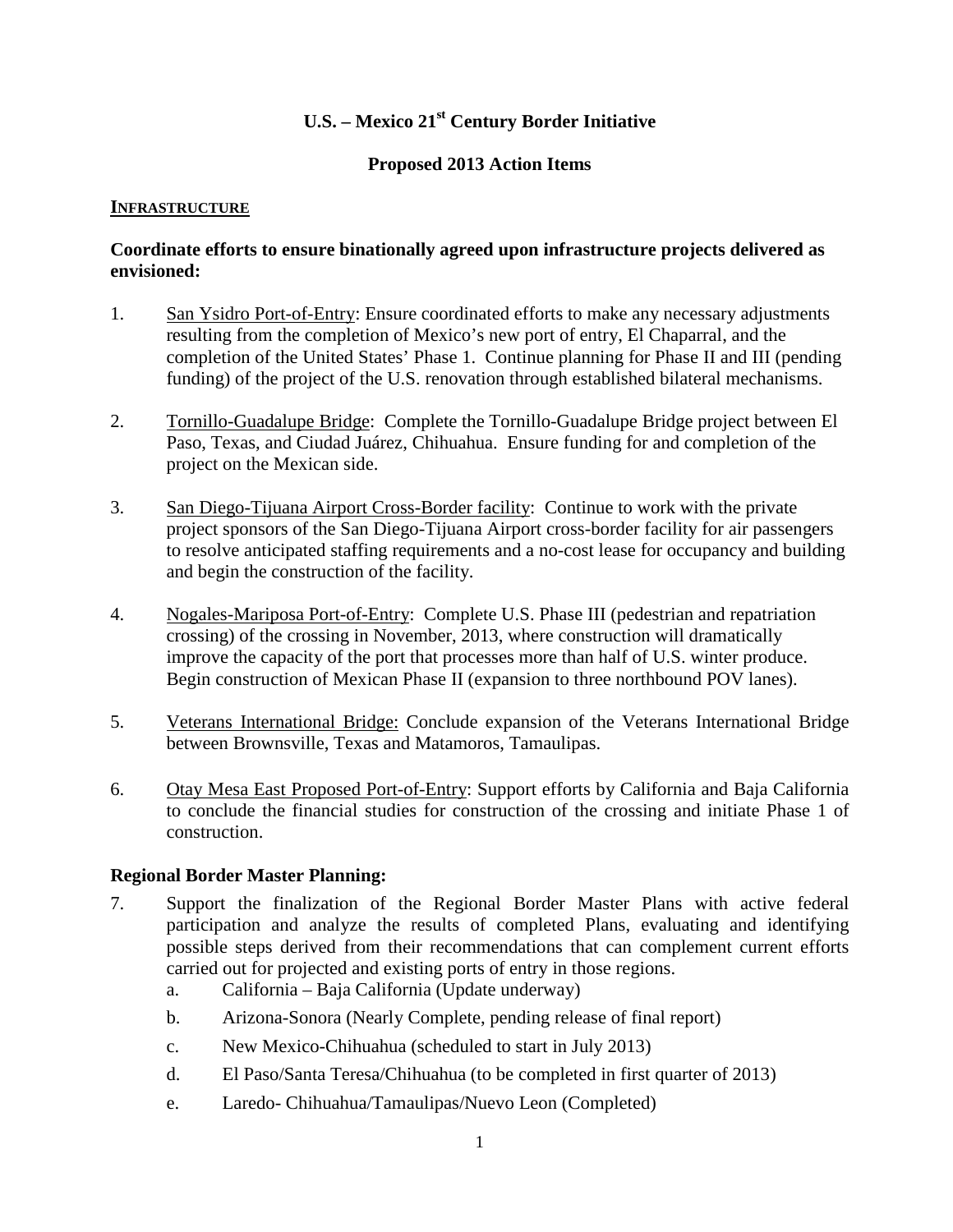f. Lower Rio Grande Valley-Tamaulipas (Nearly Complete, pending release of final report)

## **Resource Management:**

- 8. Explore mechanisms related to the use of Public-Private Partnerships and their feasibility for funding border infrastructure.
	- a. Host a series of workshops to identify a common understanding of the definition and modalities of public-private partnerships, the first in conjunction with the May Binational Bridges and Border Crossing Meeting and the second in conjunction with the Department of Commerce U.S.-Mexico Border Conference in the third quarter.
	- b. Federal Motor Carriers Safety Administration (FMCSA) Inspections: DOTs FMCSA will work with GSA and CBP to conduct a feasibility study to define requirements for a funded \$24 million program of projects to upgrade commercial motor vehicle safety inspection infrastructure at key priority crossings to ensure optimum compatibility and efficient interface with other inspection plaza functions. FMCSA will conduct feasibility studies, identify up to 10 sites by September, 2013 and make design/build contract awards in calendar-year 2013. Construction will start in January, 2014 and be completed in January, 2015.
	- c. Explore creative infrastructure projects for facilitating trade.

#### **Stakeholder Interaction/Public Communications:**

- 9. Continue to implement coordinated binational stakeholder interaction mechanisms, including binational outreach efforts under the Executive Steering Committee, robust public participation in the Binational Bridges and Border Crossings Meetings, and increased public participation in the U.S.-Mexico Joint Working Committee on Transportation Planning meetings. Additional outreach will be conducted I conjunction with Border Liaison mechanisms, with the first in April, 2013.
- 10. Develop a framework for incorporating public relations messaging before and during construction of border infrastructure projects and to promote the benefits of border infrastructure projects.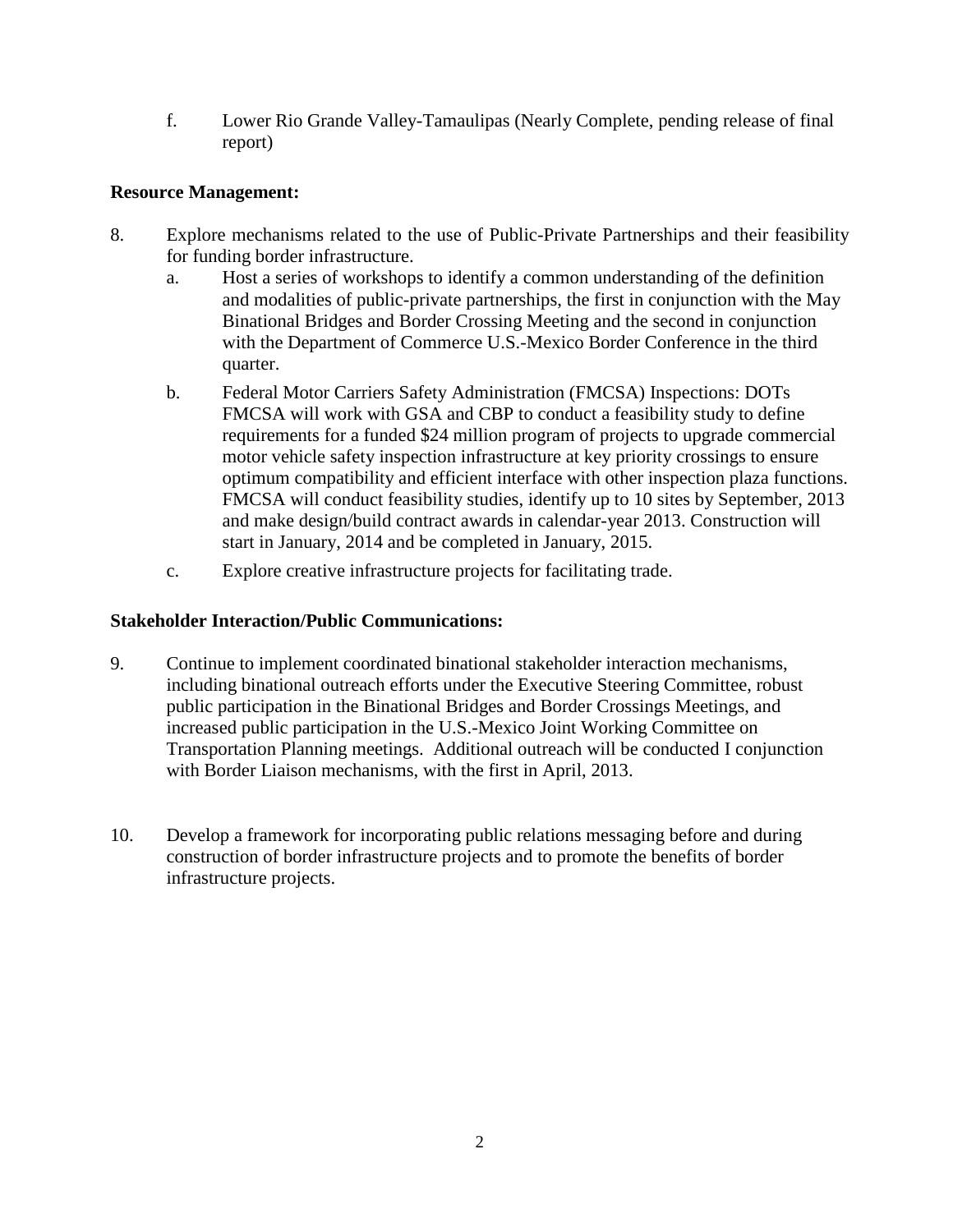#### **SECURE FLOWS**

- 1. Building on the advances made during the FY12 Action Plan, continue to develop and implement Real Time Border Wait time measurement, in a bi-national approach.
- 2. Review Bi-national Border Wait-time reduction strategies (dated October 16, 2012) and the border wait time studies to identify best opportunities to test/implement suggested strategies.
- 3. Implement lane segregation strategies, along with other traffic management strategies, in the approaches to the border crossings, and measure benefits achieved.
- 4. Proactively support increased use of designated lanes such as READY lanes and participation in SENTRI and FAST programs.
- 5. Continue work from FY12 in harmonizing toll payment mechanisms by identifying ways to allow SENTRI participants in Mexico to be able to use different crossings, despite potential differences in bridge concessionaires. (This is an action item for Mexico, as the U.S. accepts a valid SENTRI card at any crossing, and even in non-SENTRI lanes as a WHTI compliant document.)
- 6. Grow the *Nuevo Esquema de Empresas Certificadas* (NEEC) program, building upon the progress made in FY 2012, by identifying ways to expand the benefits of the program, and work towards mutual recognition of the programs, as agreed under the bilateral plan between SAT and CBP for such purpose.
- 7. Grow the *Viajero Confiable* (MX Global Entry), building upon the progress made in FY 2012, by identifying ways to expand the benefits of the program, and work towards mutual recognition in conjunction with Canada. Develop and implement a strategy to promote enrollment into Global Entry by Mexican citizens.
- 8. Promote outreach efforts through joint participation in events, website linkages, cataloging the various outreach activities, and establishing the  $21<sup>st</sup>$  Century Border Management Initiative webpage on the DHS and SRE websites.
- 9. Continue to coordinate and collaborate on southbound inspections, to include bidirectional capacity building, and explore opportunities to utilize existing technologies and systems towards the development of an entry/exit data exchange capability.
- 10. Work jointly to address the flow of third country nationals and contraband into both countries, including enhancing the exchange of biometric data, joint diplomatic outreach,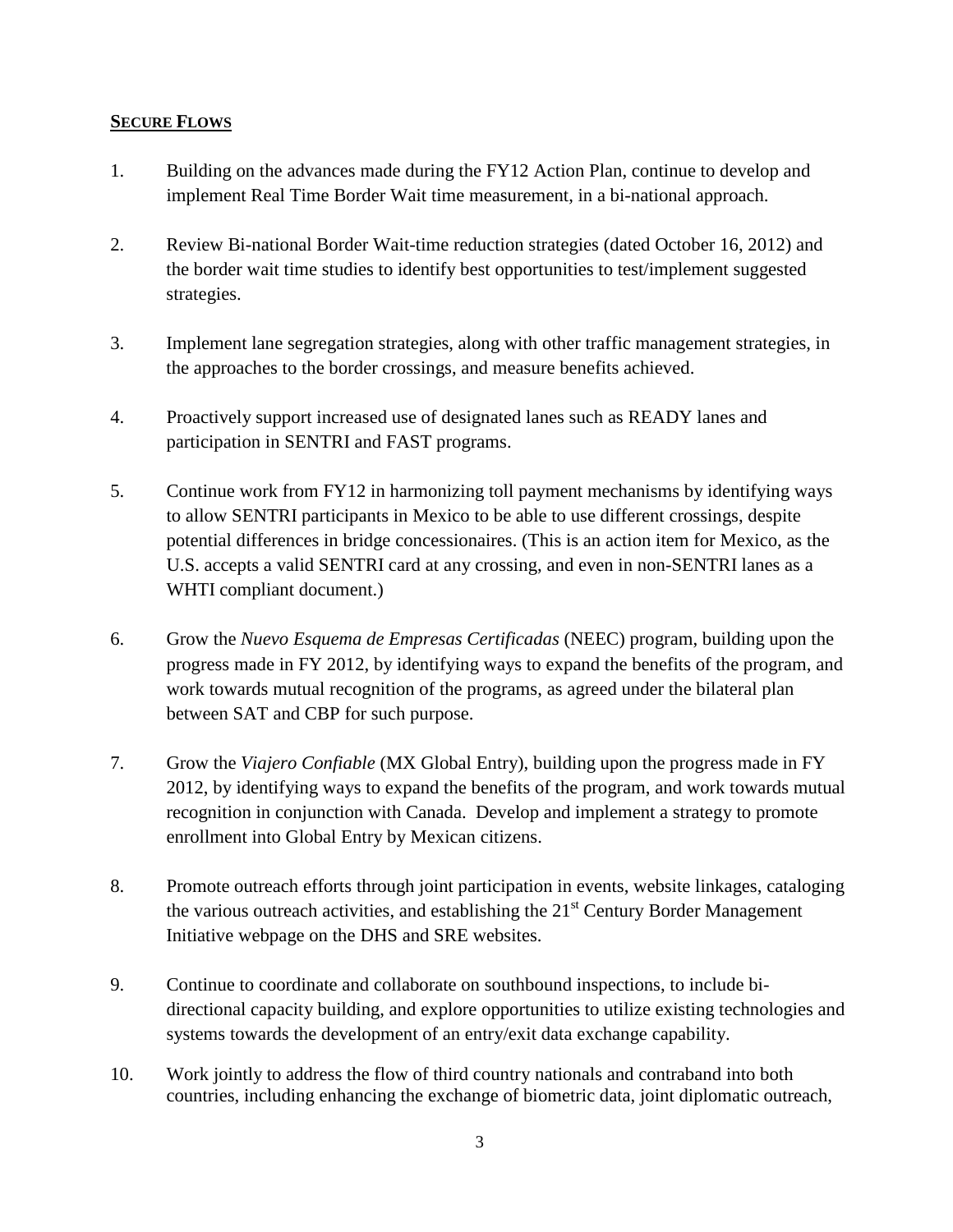expanded detention times, jointly deploying jump teams to transit points in partner countries, and examining approaches to enhancing security along Mexico's southern border and major routes of travel such as the Isthmus of Tehuantepec and updating threat assessments for those regions.

- 11. Build on the successes in the area of passenger and travel security, in particular PNR collection, by continuing to enhance the vetting of air passengers through advance targeting and strengthening the system of validating the documents of travelers using U.S. visas to enter Mexico.
- 12. Continue to pursue implementation and evaluation of pre-screening pilots.
- 13. In 2012, installation was completed on the Cross Border Secure Communications Network (CBSCN), which includes ten pairs of secure communications towers in each of the city pairs along the U.S.-Mexico border, plus one set of mobile towers. With this capability in place, determine what types of data may be exchanged via this network to speed progress and begin use of the system.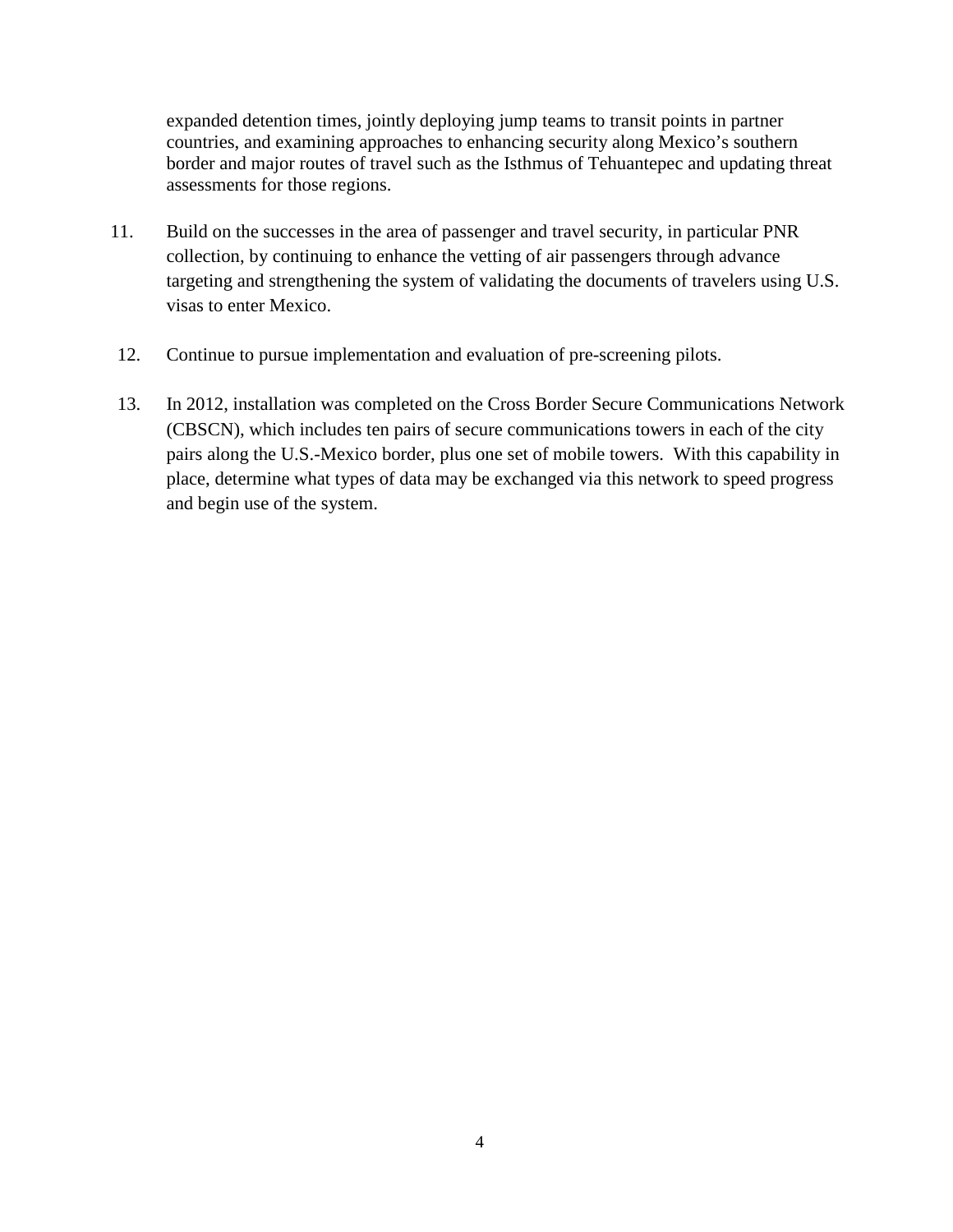## **LAW ENFORCEMENT AND SECURITY COOPERATION**

#### **Implement the "Border Violence Prevention Protocols"**

- 1. Producing Joint Risk Assessments:
	- a. Conclude the final versions of the Joint Risk Assessments of Baja California-California and Chihuahua/Coahuila-West Texas/New Mexico.
	- b. Update the Mexico-United States Border Joint Threat Assessment on an annual basis as well as the four regional evaluations every six months.
- 2. Response to incidents of violence:
	- a. Identify ways to improve bilateral response for incidents of border violence.
	- b. Standardize, at the headquarters level, the exchange of information and intelligence regarding incidents of violence in the border region in order to improve the regional Border Violence Prevention Groups' ability to jointly analyze data and identify possible operational adjustments.
- 3. Coordinated patrols:
	- a. Establish a schedule for coordinated patrols in each of the identified corridors.
	- b. In each corridor, generate an assessment of results of coordinated patrols and define areas of opportunity.
- 4. Communications:
	- a. Strengthen communication mechanisms along and across the border, including the use of the Cross Border Security Communication Network.
- 5. Border Violence Prevention Group:
	- a. Institutionalize quarterly meetings of the Border Violence Prevention Group, as a forum to monitor the full implementation of the actions set out in the Protocols.
- 6. Law Enforcement Procedures and Best Practices:
	- a. Convene a yearly Regional Commander's Conference (the members of the four BVPGs and their appropriate Headquarters leadership) to discuss and share BVPP implementation best practices, to include communications, coordinated patrolling, and the use of lethal and non-lethal force (methods, procedures and standards).